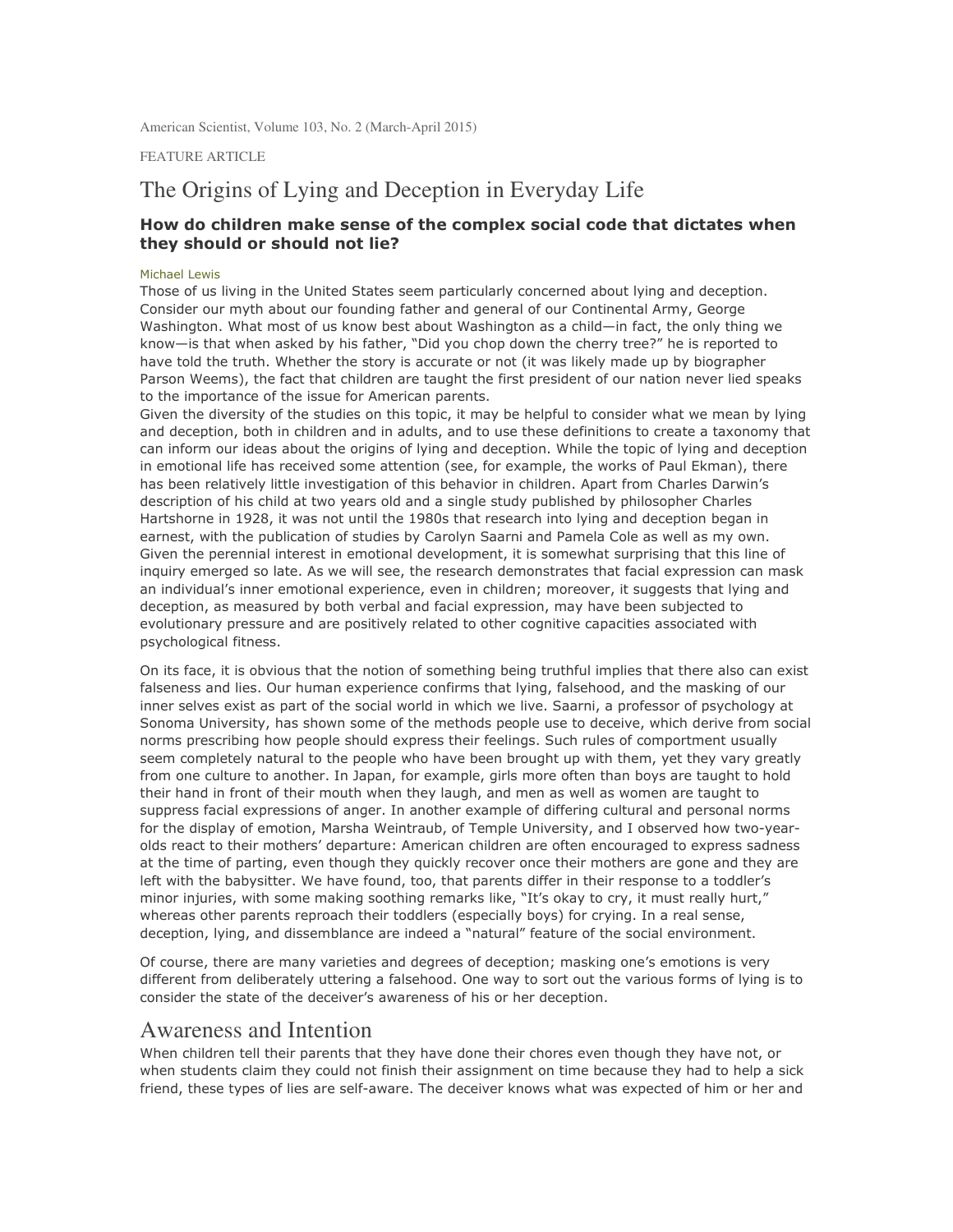seeks to hide the failure. Deceptions of this type more often than not are subject to societal scorn, which we express with phrases such as, "You ought to be brave enough to take your punishment."

Deception or lying without awareness is more problematic. If someone makes a false statement without knowing that what she or he said is contrary to fact, the speaker cannot be said to be lying. Acknowledging this point then brings us to questions about deception in nonhuman animals. Although there is considerable evidence of deceitful behavior in animals, it is not clear that chimpanzees, for example, have a third-level perspective that can be characterized as "I know the other chimp knows that I know." Without this perspective, animal deception has to be distinct from that of humans.

In earlier work, I have suggested a taxonomy of lying and deception that may be useful in examining children's behavior in this regard. This taxonomy may turn out not to encompass all types of deception, nor does it imply that the types are mutually exclusive. In many cases, an act of deception may meet more than one of these criteria:

- Lying to protect the feelings of another;
- Lying for self-protection to avoid punishment;
- Lying to the self, or self-deception; and
- Lying to hurt others.

The first three types, although often considered moral imperfections, will be shown to be positively related to other cognitive skills.

## Lying to Protect the Feelings of Another

Rana, a three-year-old girl, was eagerly awaiting a Christmas present from her grandmother. She's hoping for a fun toy. Nevertheless, when her grandmother presents her with a sweater she has knitted, Rana rips open the package and smiles at her grandmother, saying, "I like it." Rana, like many children her age, has already learned how to adjust her facial expression and speech to meet social requirements. This practice is often taught under the name of "little white lies," although I prefer the description "lying to protect the feelings of others." In The Rise of Consciousness and the Development of Emotional Life, I have argued that the function of this type of deception is socially adaptive. As summarized by the Norwegian sociologist Stein Braten, there is considerable evidence that the human infant has built-in mechanisms for helping others. Although some say that such deception detracts from interpersonal relationships, it seems reasonable to assume that the maintenance of social interaction requires some deceptions of this type. Everyday examples of this motive abound, but studying it in young children in the laboratory poses some difficulties. Saarni, who studies how children develop emotional competence, has reasoned that if a child was promised an attractive toy but did not receive it, the child might be unlikely to show her disappointment so as not to make the experimenter feel bad. In her studies, children aged seven to eleven were given the choice of several toys and asked which one they liked best and which one they liked least. The children were then given a problem to solve, with the promise that they would receive the toy they liked best. After solving the problem, each child was given his or her least-liked toy. In the expression on their faces and in their spoken remarks, the children's responses differed both by sex and by age. Younger children, especially boys, were likely to show more disappointment, whereas older children showed more positive emotions. In a similar study at the University of Pennsylvania, this time using children as young as four years, Cole, too, showed that girls were better at hiding their disappointment than boys; in this case, however, the four-yearolds were as good as older children in masking their expression of sadness. When this study was extended to preschoolers, three-year-olds also inhibited their disappointment. Clearly, this ability makes its appearance quite early in life.

Other paradigms have been used to test whether and when young children lie to protect the feelings of another. One such study is a variant of the classic Rouge test, which I developed in 1979 together with my then-graduate student Jeanne Brooks-Gunn: we put a red mark on a child's nose and placed him in front of a mirror. We found that by the age of two, most children touch their noses and show embarrassment when they see the red spot in the mirror, a reaction suggesting they understand that this mark is unusual and out of place. In a variation of this test, Kang Lee and his associates created another paradigm to examine the problem of lying to protect the feelings of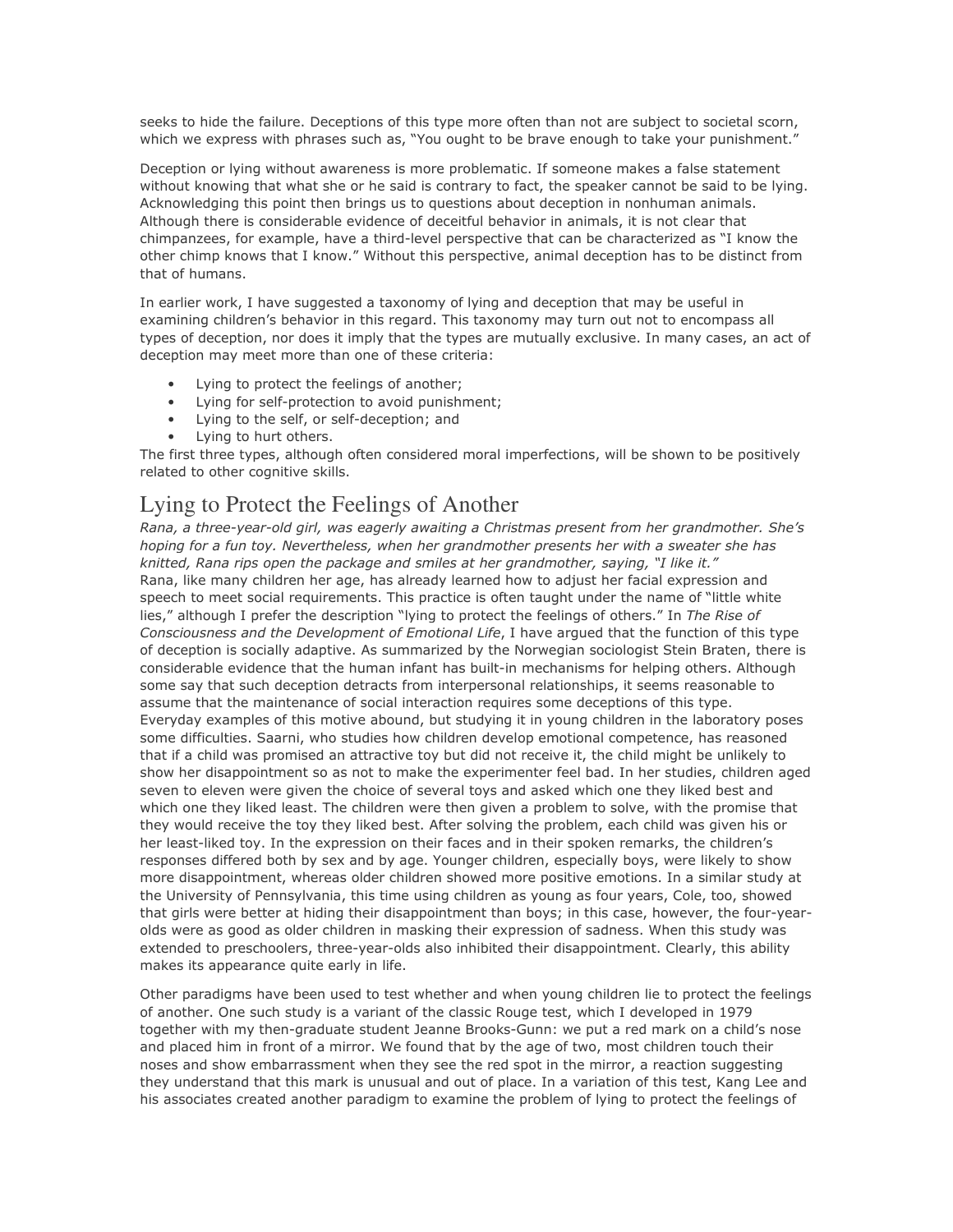another. Here the experimenter, who this time has a red mark on her own nose, tells the child she is about to have her picture taken and asks whether she looks okay. After the experimenter (E1) has her picture taken and leaves the room, another experimenter (E2) enters and asks if experimenter E1 looked okay.

In this study of 98 children between three and seven years old, 89 percent lied, saying that experimenter E1 looked okay. Interestingly, the 11 percent who told the truth, saying the experimenter did not look okay, showed facial expressions quite similar to those who lied. Moreover, there were no age effects. From such data, it seems that from the ages of three to seven, children are more or less equally skilled at polite deception.

Often, their early coaching in this skill takes place in the home. Given that parents lie to spare the feelings of others, they are likely to coach their children in this practice ("Tell Grandma that you like her gift/cooking/choice of movie even though it may not be what you wanted"). Children may also see their parents engage in deception to save the feelings of others. Thus, for example, Rana may hear her mother say, "My friend is coming over for tea and I am too tired to see her," but when the friend arrives, the child sees her mother smiling and hears her say, "I am so glad you stopped by."

In looking at the effect of adults' telling the children to lie to spare the feelings of another, child psychologists Victoria Talwar and Kang Lee, then at Queen's University in Ontario, used the "disappointment" paradigm developed by Saarni and Cole, but with the addition that adults encouraged children to tell a white lie. The majority of the children, even by three years old, complied; when disappointed, girls smiled more often than boys, an observation that suggests they were better able to mask their feelings as required.

Although the experimental data are still limited, they show that deception to spare the feelings of others can be seen as early as three years of age and that girls may be better at it than boys. Moreover, parental instructions to lie to protect the feelings of another appear to be effective.

These studies touch on the interesting challenge between a child's developing moral behavior and his or her developing prosocial behavior—that is, any behavior that is intended to help others. Clearly there is a conflict between not telling a lie and not hurting another's feelings, especially given that honesty is considered to be part of moral behavior. To address this question, in 2009 Gail Heyman led a study at the University of California–San Diego in which children were asked their reasons for telling a lie. The researchers gave children between the ages of seven and 12 years old

children to be their play dates. As we will see, lying and



a series of vignettes, some of which were about children who<br>receive an undesirable gift of the studies of the studies of and are asked whether they like it receive an undesirable gift  $\frac{1}{100}$  and are asked whether they like it or not. In half the stories the children tell the truth, and in the other half they do not. In another series of stories, a child transgresses by damaging a library book.  $\frac{1}{2}$   $\frac{1}{2}$   $\frac{1}{2}$   $\frac{1}{2}$   $\frac{1}{2}$   $\frac{1}{2}$  Again, in half the stories the children confess to the damage, whereas in the other half they do not.

they had been told, the  $p_{\text{max}}$  and  $p_{\text{max}}$  is participants in this study gave more neutral ratings of the politicial politicial politicial politicial politicial politicial politicial politicial politicial politicial politicial politicial politicial politicial politicial politicial politicial politicial p ratings of the transgression stories. Such findings as these support the view that children learn and evaluate positively lies that protect<br>the feeling of these of the set of the set of the set of the set of the set of the set of the set of the set of the set of the set of the set of the se

suggesting that toddlers  $\frac{d}{dx}$  demonstrate early prosocial behavior, lying to spare someone's  $\frac{1}{2}$  feelings is another aspect of this behavior. More support for the prosocial view of lying comes from an unpublished study by developmental psychologist Antonella Brighi, of the University of Bologna, who found that four-year-olds who masked their emotions  $\begin{array}{c} \begin{array}{c} \begin{array}{c} \end{array} \end{array}$  more successfully when placed in the "disappointing gift" paradigm were more likely to be chosen by other

deception are often associated with other prosocial and cognitive abilities.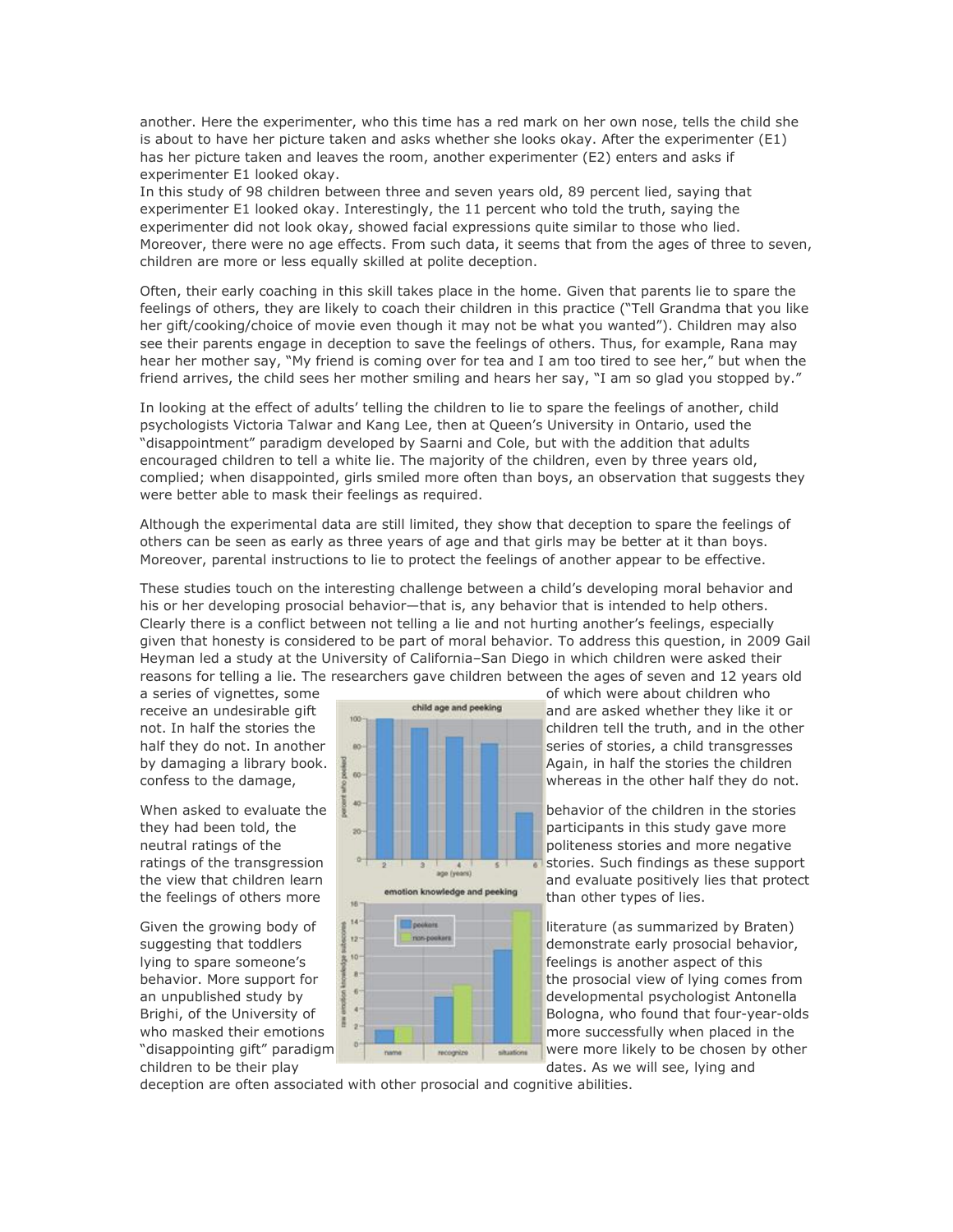## Lying to Avoid Punishment

Two-year-old Maron is told not to eat a cookie, but when his mother is out of the kitchen, he does so. When his mother questions him about eating the cookie, he lies and says "No." Another common form of lying in children has to do with the motive to avoid punishment. Children learn readily to lie when they have committed some undesirable act or have not done something they were asked to do. In this example, Maron remembers that eating a cookie has in the past evoked parental anger or punishment, and he tries to avoid these predictable consequences by lying.

Once toddlers have grasped the concept that lying may offer a way of escaping punishment, what do they do? To study this type of deception in children too young to speak fluently, my colleagues and I needed an experimental situation in which very little verbal behavior was required; our creative solution was the "do not peek" paradigm. In these studies, a young child is brought into a room and seated at a table, facing forward. Behind the child's back, the experimenter unpacks an elaborate toy, saying, "Do not turn around and look at the toy." After the toy is set up, the experimenter tells the child that she must leave the room for a few minutes. Once again, as the experimenter leaves the room, the child is told, "Do not peek at the toy, we will play with it when I come back."

We designed this situation to maximize the likelihood that the child will peek, and indeed this is often the case. The children are left alone in the room for a short time, and if after five minutes they still have not peeked, the experimenter returns. The experimenter asks the child "Did you peek?" Unknown to the children (but with the consent of their parents), they are videotaped throughout the experiment to provide an objective record of whether they actually peeked and are now lying or telling the truth.

The results of our first study indicated that children as young as two and a half are capable of deception. Most children this age will violate the "no-peeking" rule if left alone; only four of the 33 subjects were able to refrain for the full five minutes. Of those who peeked, 38 percent admitted to peeking, 38 percent denied it, and 24 percent gave no verbal response. Thus, 62 percent of our subjects between the ages of two and a half and three deceived in some way. Facial and bodily activity did not differentiate the deceivers from the truth-tellers, suggesting these youngsters had already learned to lie fairly successfully.

In a similar study, we looked at more than 180 children between three and six years of age. As expected from other studies, as children become older, they become better at resisting temptation. By the age of six, 35 percent of the children were able to sit with nothing to do and resist the temptation to peek. At the same time the prevalence of lying increased, so that by at age six all the children who had peeked denied having done so. While 25 percent of children two to three years of age admit to peeking, this number drops to near zero when the children are five years or older. Thus, even by two to three years, most children have learned to lie when they violate a rule. Although girls are less likely to peek than boys, there are no sex differences in lying. From the similar data on age-related changes in lying that have been found in Japanese, West African, and Chinese children, it appears that lying to avoid punishment may well be a universal phenomenon. Moreover, lying to avoid punishment becomes more common as the child grows older, a pattern that also has been repeatedly observed. Given the widespread use of this type of lie, as well as its increase with the children's increasing age, it may be an important adaptive response in humans, associated with other adaptive functions and competencies. Telling a lie successfully requires not only the ability to create a false belief deliberately but also to have some idea about what another person may or may not know; this capacity, known as a "theory of mind," commonly develops in children around the age of two to three years.

The "peeking task" itself taps two skills: the ability to delay or avoid peeking, and once having peeked, the ability to lie. Although it is not central to deception, a child's inability to resist peeking is related to several features associated with dysfunction. As an example, the speed with which a child gives in to the temptation to peek is inversely related to his or her IQ and emotional intelligence: Those who peek sooner tend to have lower scores on emotional knowledge as measured by tests such as being able to name emotional faces when shown to them, and lower scores on their knowledge about what emotions are likely to be seen in particular contexts. Children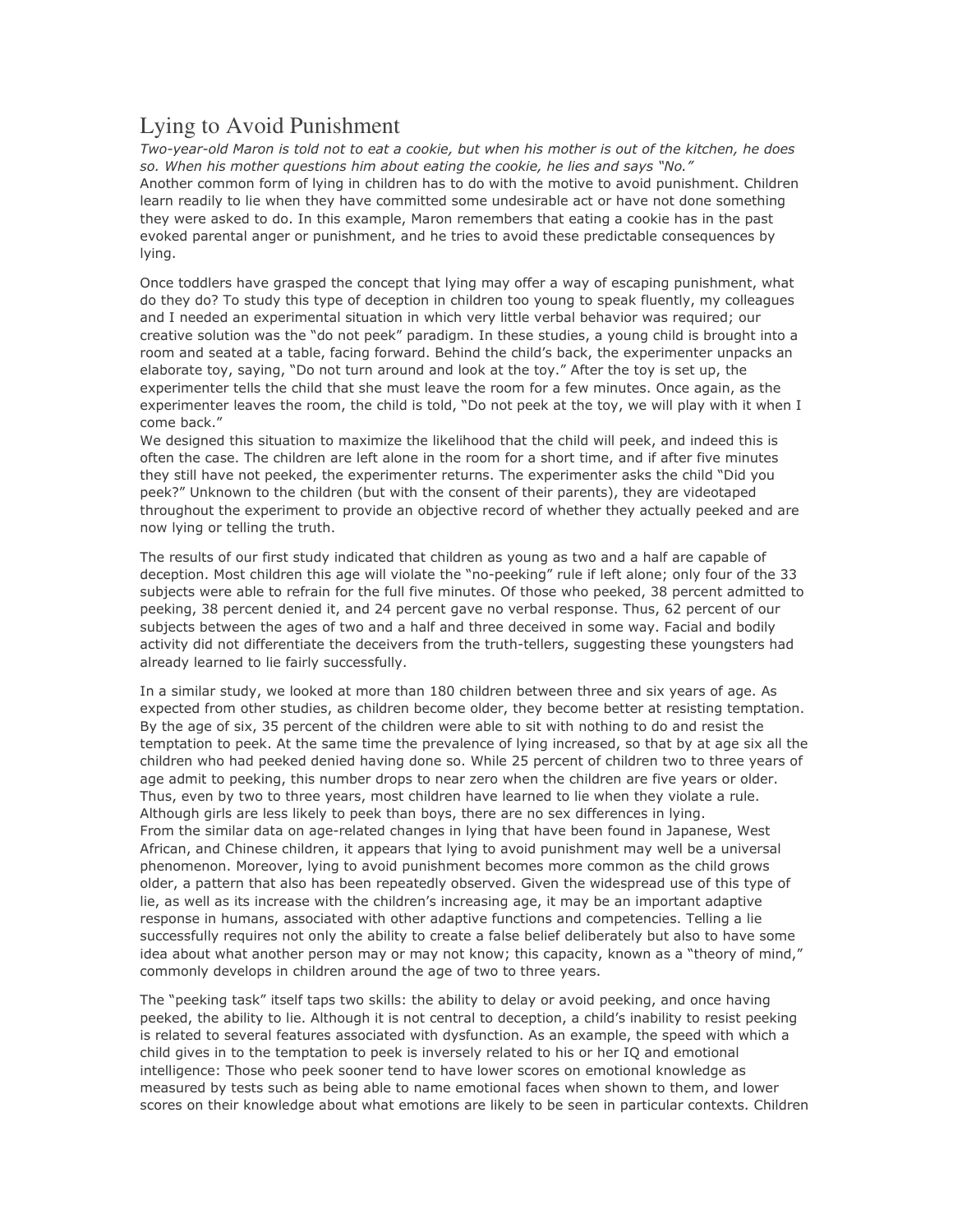competence.



with higher neonatal risk  $\mathbb{R}$   $\mathbb{R}$  scores. The ability to resist peeking for a

regard to the child's social  $\frac{1}{3}$ <sup>10</sup> **and cognitive competence.** Children with higher IQ are more likely to lie than those with lower IQ. Moreover, children who score higher  $\frac{1}{2}$  on measures of emotional knowledge are also more likely to lie than  $\frac{1}{2}$  also more likely to lie than the truth-tellers. The truth-tellers had lower

at lying and its possible relation to various aspects of mental development. In another study by Talwar and Lee, children were

asked about the nature of the toy after they denied having seen it. Younger children were unable not to name the toy, thus revealing they had peeked, whereas older children had no difficulty concealing the fact. In another study, children who lied and those who did not were compared on several tasks that assessed moral judgment, theory of mind, and executive functioning, which included the challenge of inhibiting certain responses. In all these assessments, children who had lied scored better than those who had told the truth—a result that strongly suggests the ability to lie is positively related to cognitive competencies!

Such findings support the view that people who commit a transgression and confess are less capable in many capacities, a view that bears important personal as well as sociobiological implications. Robert Trivers, in his book The Folly of Fools: The Logic of Deceit and Self-Deception in Everyday Life, argues that deception can be useful in protecting the immune system by reducing the stress response (that is, preventing an increase of the stress-related steroid cortisol) that would result from the child's failure to meet her or his standards or goals. Increases in cortisol have been shown to be inversely related to immunological competence.

The notion that lying to protect oneself from punishment may be adaptive is consistent with the work of anthropologists such as Richard Byrne, who in 2004 found a positive relation between neocortex size and deception in primates. At the same time, the association of lying with prosocial behavior has been amply demonstrated. Moreover, psychologist Roy Baumeister and others have suggested that in some cases lying may be important for mental health, whereas Francesca Gino and others have shown lying to be related to creativity.

Any statement about the social benefits of lying would have to start from the premise that most individuals could easily master this skill at an early age. How good is young children's ability to deceive? It may be better than we think.

Psychologists like Carroll Izard and Paul Ekman, who study facial expressions, have argued that the face does not lie; careful measurement of facial and bodily expressions, they claim, can always reveal deception. The work of other research groups, however, indicates that most people's detection of lying is extremely poor. Angela Crossman and I looked at adults' ability to spot children who were lying in the "do not peek" situation. When over 60 men and women watched video segments of 50 or more children saying they had not peeked—with some of the children telling the truth and others lying—adults did no better than chance, indicating they could not detect the liars. Videotape segments showing older children yielded similar results.

Studies of how children begin lying to protect themselves from punishment are more numerous than those of children lying in order to spare the feelings of others, and the findings are more robust. As discussed earlier, multiple studies indicate that lying crops up early in life, by two to three years of age, and that it increases as the child gets older. The most intriguing insight may come from the close association between a child's ability to lie and his or her psychosocial competence, which in turn suggests that lying is somehow an adaptive behavior. This interpretation seems reasonable enough: Surely the wish to avoid punishment or harm is an adaptive trait.

## Self-deception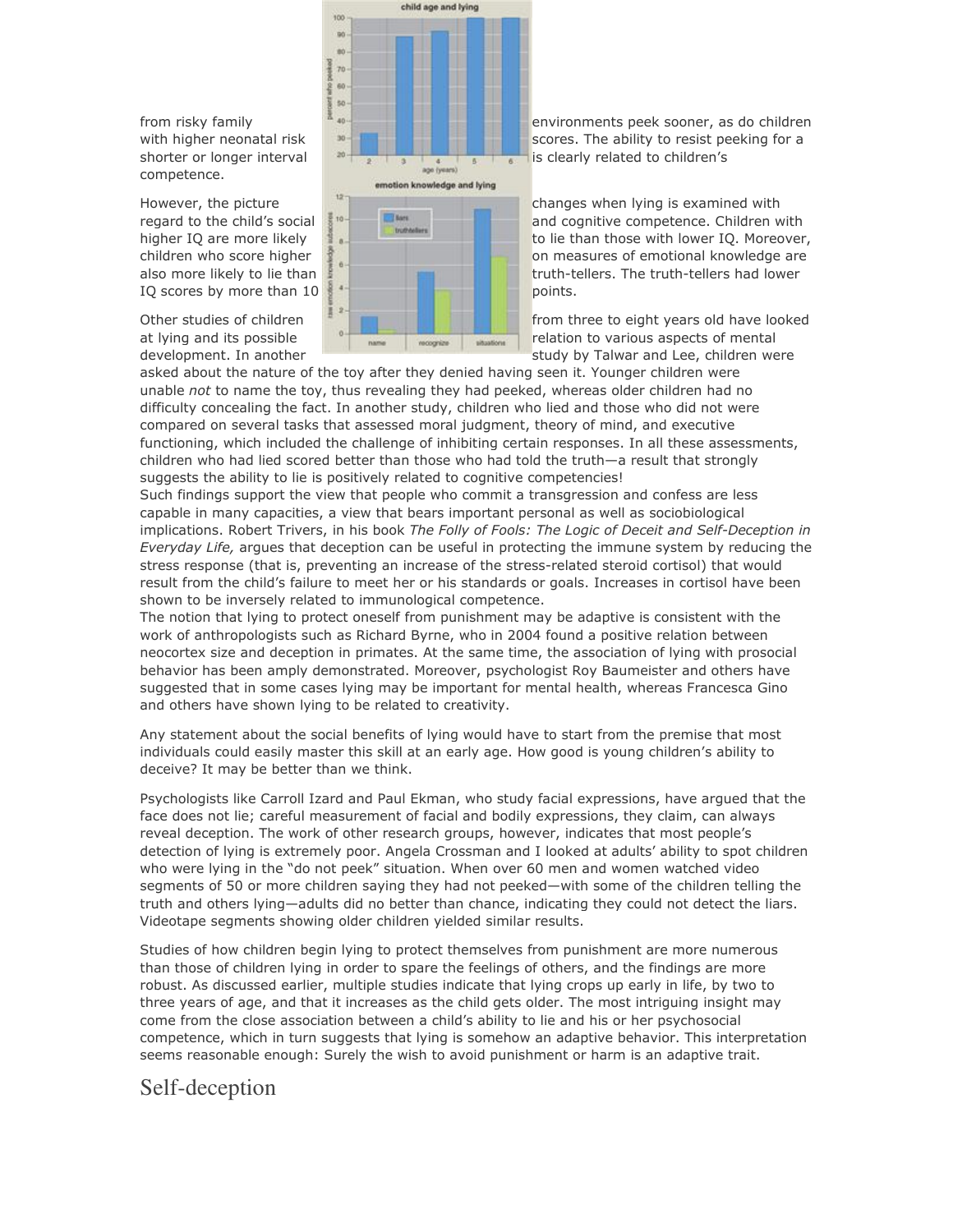The third type of deception in our taxonomy has been the hardest to study, particularly in young children. Nevertheless it is common among both adults and children, and clearly it presents both advantages and disadvantages:

Benjamin, a shy young man, calls a woman for a date and is told that she cannot see him because she is busy for the next three weekends. He now has a choice: He can conclude that she does not want to go out with him, and feel humiliated and shamed at the rejection. Alternatively, he can conclude he does not want to date such a busy woman. This spares him the shame and humiliation. In fact, both thoughts pass through his mind, but he remembers only that he does not want to date her.

The psychic advantage of this way of thinking seems clear; in some circumstances, there may be little reason to lower one's self-esteem by being honest with oneself. On the other hand, selfdeception may close off the possibility of learning from one's mistakes or taking some necessary action—for example, if a person examines his body and discovers an unexplained lump. If the individual persuades himself that the lump has always been there—a false memory—he is likely to take no action. Should the lump be recognized later as a first sign of cancer, the delay of treatment stemming from this self-deception could bring serious consequences. It is fair to say self-deception may be psychologically valuable but also sometimes self-defeating.

Self-deception in children has received scant scientific attention to date, but fortunately there are data available on the development of pretend play, with which it shares many features. Selfdeception takes the form of knowing  $X$ , and not knowing  $X$ , at the same time. Pretend play also has this form, because the child must hold in her mind the two opposite thoughts that the object of play  $X$  is not  $X$ . This view was suggested first by Jean Piaget and more recently by Alan Leslie, director of the Cognitive Development Laboratory at Rutgers, who also sees pretend play as involving double knowledge that requires the toddler's ability to distinguish between what is real and what is not. The very fact that the child knows her action is not literal— $X$  is not $X''$ —means that she has self-awareness. In fact, the studies I have conducted with 15- to 24-month-olds demonstrate that pretend play is related to the use of personal pronouns such as me or mine, and to mirror self-recognition, which, like pretend play, is typically present in children by age two. Pretend play begins at about one year, when infants try to imitate the behavior of people around them. Psychologist Douglas Ramsay and I have suggested that in this type of pretense—for example, when an infant sees his mother talking into a phone and is encouraged to imitate her actions with his toy phone—the child is both the subject and the object. By age two or three, this behavior is gradually replaced by a more complex form in which the object is another person—for instance, a child might pretend that her doll is talking on the phone, rather than simply that she herself is talking on the phone. This form involves the pretense of both the imaginary phone and the doll talking on it.

By three years of age, a child's ability to maintain internal rules and goals enables him to consider the success or failure of his behavior and even to apportion blame or credit for it. (Psychologist Carol Dweck gives an excellent account of this with older children.) This new ability also allows for the emergence of the self-conscious emotions of embarrassment, shame, guilt, and pride. In my book Shame: The Exposed Self, I show that by age three, children show shame when they fail a task and pride when they succeed. These powerful emotions provide the motivation for ways of thinking about themselves, which also allows them to self-deceive around their own success and failure.

Although it is easiest to observe in young children, where it may be dismissed as simple "play," selfdeception is important for emotional life at all ages. Moreover, as we and Trivers believe, selfdeception may be needed for all forms of deception.

## Lying to Hurt Others

The fourth category in our taxonomy is the type of lie designed to inflict suffering. Far from being adaptive, such lies represent some form of psychopathology. For the most part, lying that injures another has not received much attention, although Richard Rogers has studied pathological lying. Of all of the four types of lies mentioned here, this is the least prosocial.

Attempting to protect oneself from punishment by lying about another is likewise maladaptive, because such lies, although sparing oneself from punishment, simply transfer the punishment to another person. From the point of view of a young child who scribbles on the wall, blaming the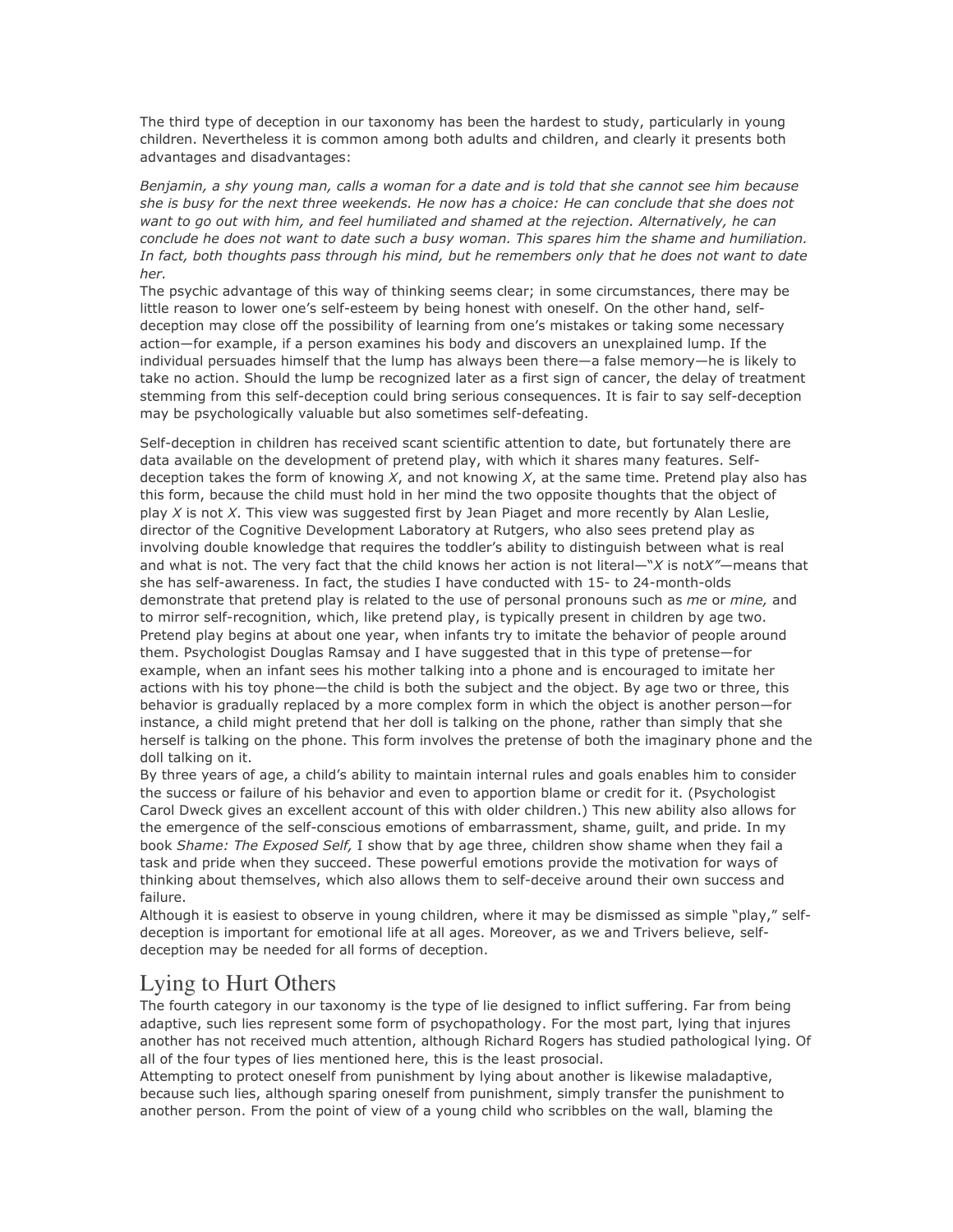mischief on a sibling makes sense as a way to try to escape punishment. From a broader perspective, however, placing the blame on another is not an adaptive response, for it does not lead to social coherence.

## More to Learn About Lying

Our concern about lying is not solely a national issue, even though we have as a focus the invented story of George Washington's immaculately truthful childhood. Some studies with children across the globe suggest that lying and deception may exist as a feature of the human condition. Our current national debate about federal or state agencies lying to us is just part of the larger discussion in which the morality of lying is pitted against its evolutionary function and its prosocial needs.

Lying to others is most often seen as an interpersonal failure because it damages trust, believed to be one of the hallmarks of a relationship. Yet, as we have already noted, lying to protect the feelings of another appears a necessary act similar to other prosocial behaviors such as helping and empathy. Whether any type of lying is justified remains an issue of conflict for most of us, even though there are times when it seems justified.

This conflict over lying has become more pronounced over the last 50 years as the rules of etiquette, which in the past have been used to control much of social behavior, have been replaced by the idea that we should speak our minds—that is, not to lie by words or emotional behavior.

The change from fixed rules, independent of internal feeling, to frank expression of our feelings has intensified our ideas about lying and deception, making such behavior socially as well as morally unacceptable. This may explain why parents are so upset about their children's lying.

When Margaret comes home from a play date with Rana she is holding a doll, which she claims was given to her by Rana's mother. However, a phone call from Rana's mother, mentioning that the doll can be brought back at the children's next play date, reveals that Margaret has taken something that was not hers. Margaret's false statement now becomes the central issue, as her mother says, "You lied to me! Now you will be punished."

Thus, the focus of the problem has shifted: The point at issue is now the failure in the relationship between Margaret and her mother because Margaret has lied to her, rather than the girl's moral failure in taking her friend's doll. Had her mother known that lying to protect oneself from punishment is likely a natural and adaptive response of our species, she might not have lost the opportunity to educate Margaret on the fundamental moral issue in this incident, namely that of stealing.

The research up to now suggests strongly that lying is a human behavior and that most forms of deception have adaptive significance. It is fair to say, however, that our conflicted feelings about lying and deception probably reflect an inherent conflict between two evolutionarily derived needs: the need for some form of trust and for social harmony. In fact, Lee, when examining lies to protect others' feelings and lying for protection, found that school-age children can make this distinction.

What we need to learn from the work carried out so far is that some forms of lying, for example, to protect ourselves from punishment, are necessary only because we have violated a social or moral sanction. It is toward this, the teaching of social and moral standards, that parents can most effectively direct their efforts for the sake of their children's future well-being—not toward the eradication of lying, because the studies discussed here show that lying (whether to avoid punishment, to protect the feelings of others, or as a form of self-deception) may well constitute an important aspect of prosocial behavior.

Future research on the relation between lying and deception as they relate to subsequent moral behavior will be important to explore. We will need to continue to study how lying and deception affect social-emotional behavior and the forming and maintaining of adult social relationships. In addition, the relation between self-deception and psychopathology needs careful study, because the role of self-deception in the maintenance of self-esteem has important implications for the treatment of psychological distress as a consequence of traumas related to conflict and war.